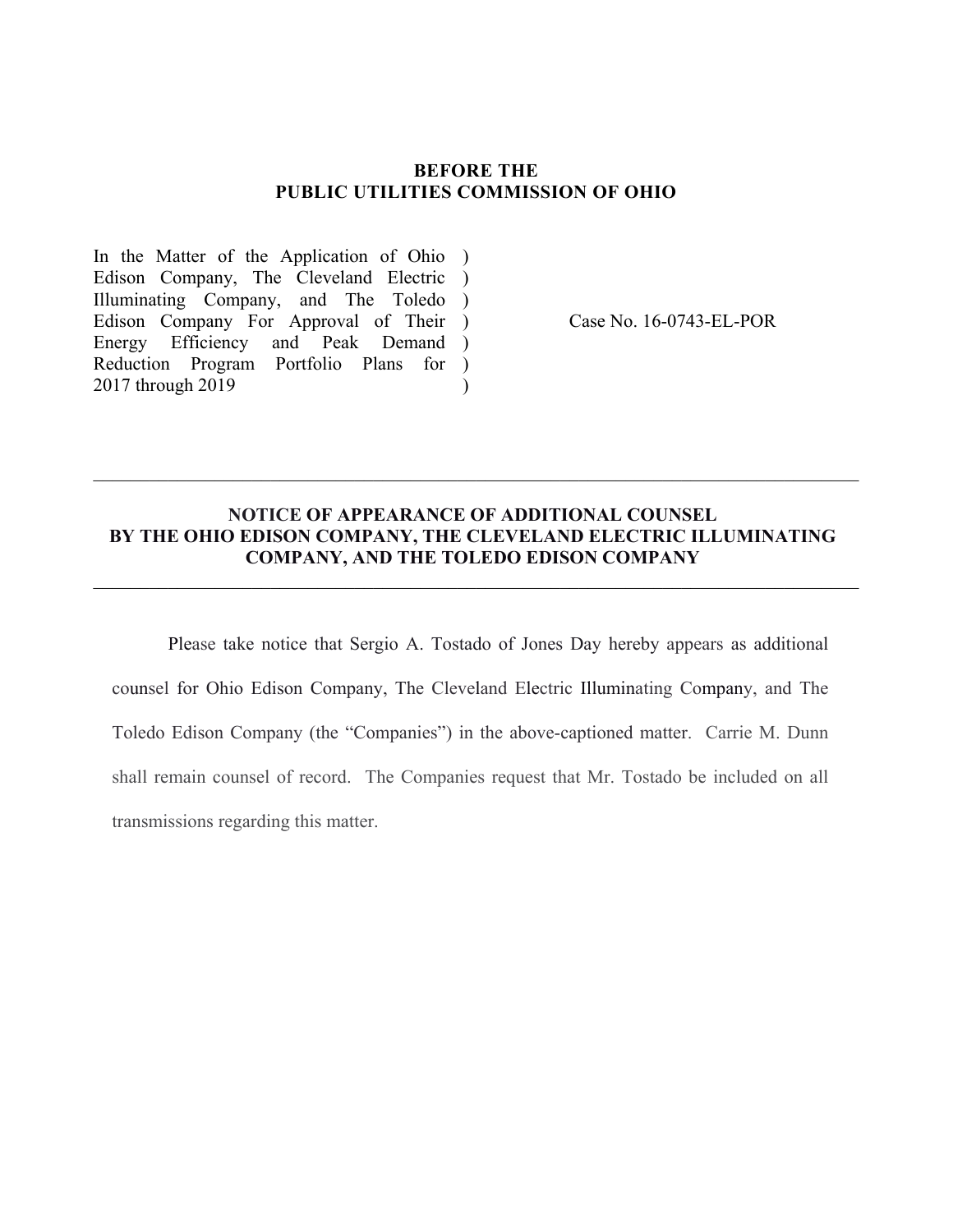February 21, 2017 Respectfully submitted,

/s/ *Sergio A. Tostado* .

Carrie M. Dunn (#0076952) Counsel of Record Erika Ostrowski (#0084579) FirstEnergy Service Company 76 South Main Street Akron, Ohio 44308 Telephone: 330-761-2352 Facsimile: 330-384-3875 cdunn@firstenergycorp.com eostrowski@firstenergycorp.com

Kathy J. Kolich (#0038855) Kolich & Associates, LLC 1521 Hightower Drive Uniontown, Ohio 44685 Telephone: 330-316-2378 kjklaw@yahoo.com

Michael R. Gladman (#0059797) Sergio A. Tostado (#0088376) JONES DAY 325 John H. McConnell Blvd., Suite 600 Columbus, Ohio 43215 Telephone: 614-281-3865 Facsimile: 614-451-4196 mrgladman@jonesday.com stostado@jonesday.com

Attorneys for Ohio Edison Company, The Cleveland Electric Illuminating Company, and The Toledo Edison Company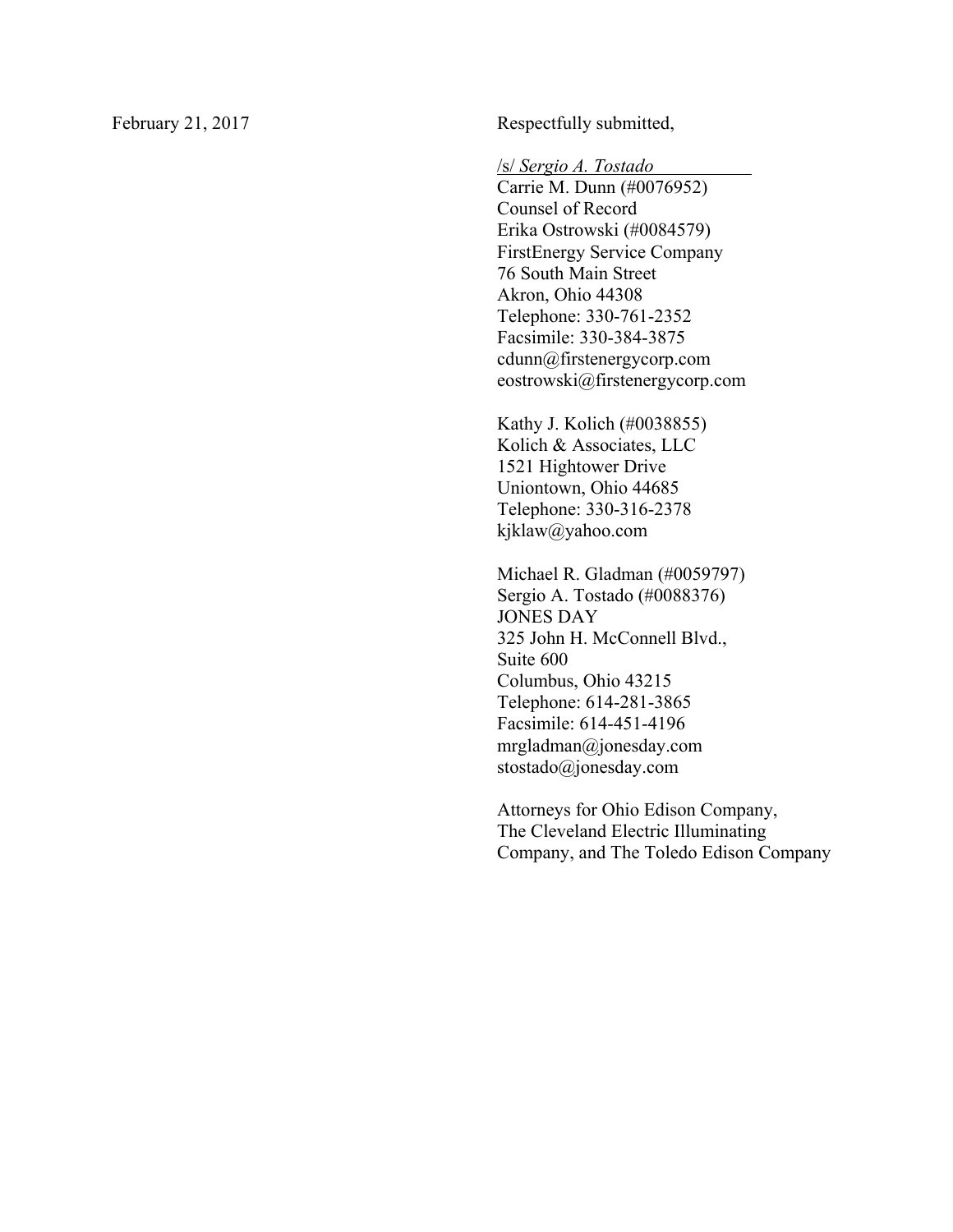## **CERTIFICATE OF SERVICE**

I hereby certify that a copy of the foregoing *Notice of Appearance* will be served on this 21st day of February, 2017 by the Commission's e-filing system to the parties who have electronically subscribed to this case and via electronic mail upon the following counsel of record:

| Colleen L. Mooney                                | Samantha Williams                           |
|--------------------------------------------------|---------------------------------------------|
| $\underline{\text{cmooney}(a)}$ ohiopartners.org | swilliams@nrdc.com                          |
|                                                  | <b>Robert Dove</b>                          |
| Ohio Partners for Affordable Energy              |                                             |
|                                                  | rdove@attorneydove.com                      |
|                                                  | Natural Resources Defense Council           |
| <b>Christopher Healey</b>                        | Kimberly W. Bojko                           |
| christopher.healey@occ.ohio.gov                  | bojko@carpenterlipps.com                    |
|                                                  |                                             |
| Dane Stinson                                     | Danielle Ghiloni Walter                     |
| DStinson@bricker.com                             | ghiloni@carpenterlipps.com,                 |
|                                                  |                                             |
| <b>Ohio Consumers' Counsel</b>                   | Ohio Manufacturers Association Energy Group |
|                                                  |                                             |
| Madeline P. Fleisher                             | Matthew R. Pritchard                        |
| mfleisher@elpc.org                               | mpritchard@mwncmh.com                       |
| Robert Kelter                                    | Samuel Randazzo                             |
| rkelter@elpc.org                                 | $sam@m$ wncmh.com                           |
|                                                  |                                             |
| <b>Environmental Law and Policy Center</b>       | Industrial Energy Users of Ohio             |
|                                                  |                                             |
| Angela Paul Whitfield                            | Richard L. Sites                            |
| paul@carpenterlipps.com                          | ricks@ohanet.org                            |
|                                                  |                                             |
| Counsel for The Kroger Company                   | Matthew W. Warnock                          |
|                                                  | mwarnock@bricker.com                        |
|                                                  |                                             |
|                                                  | Dylan F. Borchers                           |
|                                                  | dborchers@bricker.com                       |
|                                                  |                                             |
|                                                  | Devin Parram                                |
|                                                  | dparram@bricker.com                         |
|                                                  |                                             |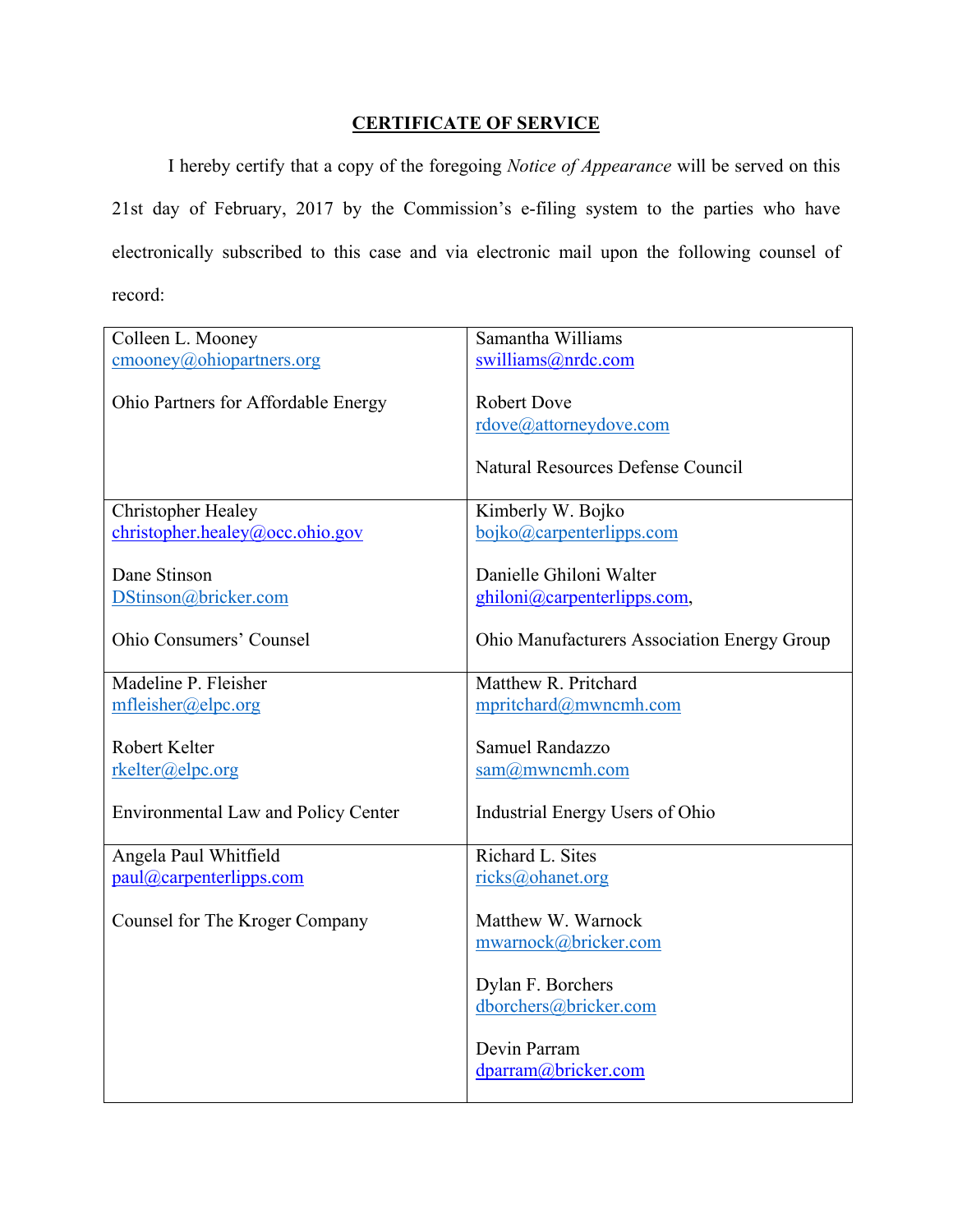|                                     | Teresa Orahood                            |
|-------------------------------------|-------------------------------------------|
|                                     | torahood@bricker.com                      |
|                                     |                                           |
|                                     | The Ohio Hospital Association             |
|                                     |                                           |
| Joseph E. Oliker                    | Trent A. Dougherty                        |
|                                     |                                           |
| joliker@jgsenergy.com               | tdougherty@theoec.org                     |
|                                     |                                           |
| <b>IGS</b> Energy                   | Miranda Leppla                            |
|                                     | mleppla@theoec.org                        |
|                                     |                                           |
|                                     | Ohio Environmental Council                |
|                                     |                                           |
| John Finnigan                       | Christopher J. Allwein                    |
| jfinnigan@edf.org                   | callwein@keglerbrown.com                  |
|                                     |                                           |
| <b>Environmental Defense Fund</b>   | Energy Management Solutions, Inc.         |
|                                     |                                           |
| Joel E. Sechler                     | Natalia Messenger                         |
|                                     |                                           |
| sechler@carpenterlipps.com          | Natalia.Messenger@ohioattorneygeneral.gov |
|                                     | John Jones                                |
| Gregory J. Poulos                   |                                           |
| Gpoulos@enernoc.com                 | john.jones@ohioattorneygeneral.gov        |
|                                     |                                           |
| EnerNOC, Inc.                       | Ohio Attorney General for PUCO Staff      |
|                                     |                                           |
|                                     |                                           |
| Debra Hight                         |                                           |
| Debra.Hight@puc.state.oh.us         |                                           |
|                                     |                                           |
| Vesta Miller                        |                                           |
| Vesta.Miller@puc.state.oh.us        |                                           |
|                                     |                                           |
| Sandra Coffey                       |                                           |
|                                     |                                           |
| Sandra.Coffey@puc.state.oh.us       |                                           |
|                                     |                                           |
| Public Utilities Commission of Ohio |                                           |
|                                     |                                           |

### */s/ Sergio A. Tostado*

An Attorney for Applicant Ohio Edison Company, The Cleveland Electric Illuminating Company, and The Toledo Edison Company